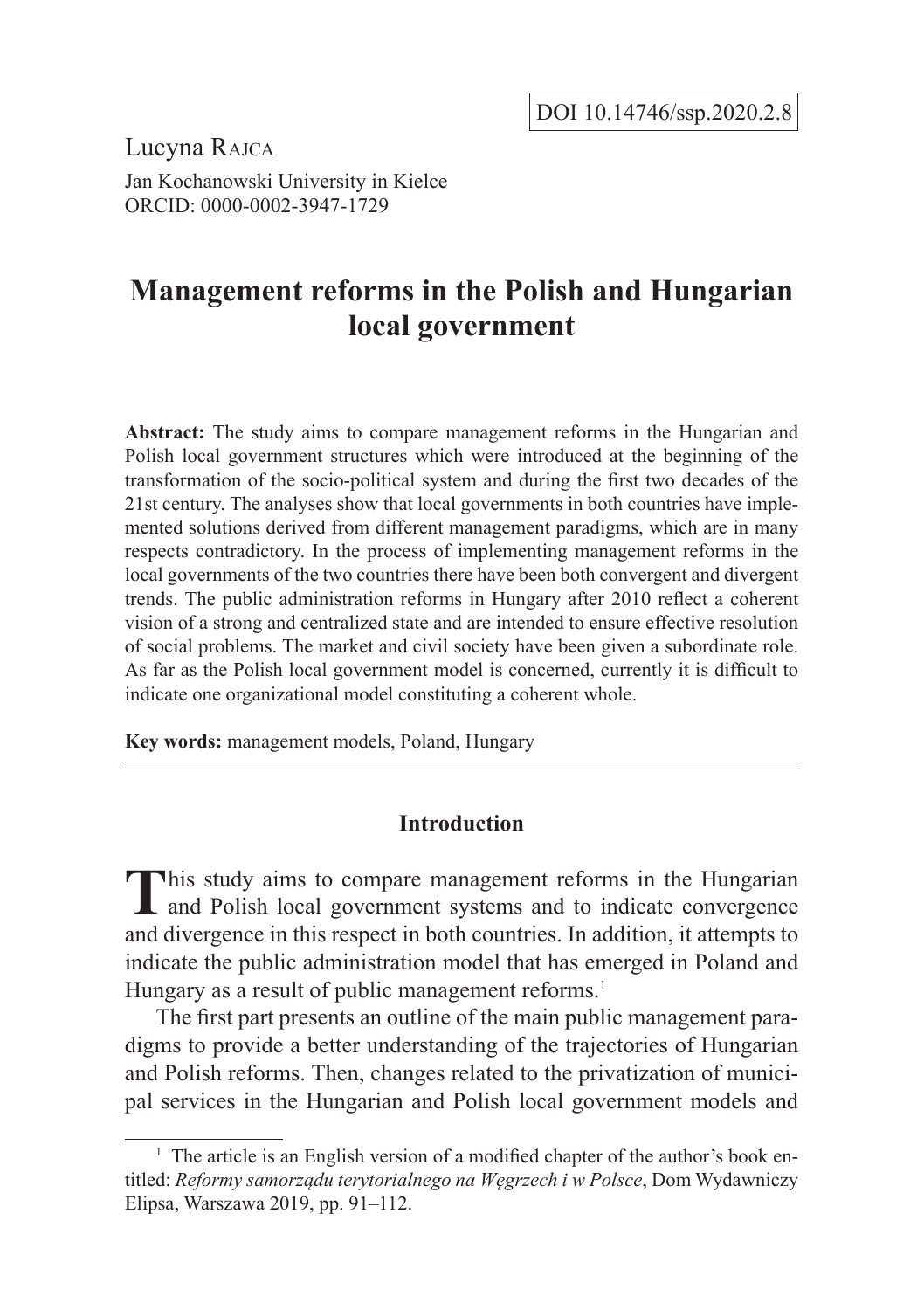remunicipalization are discussed. The following part presents the changes inspired by participatory governance. The final part indicates convergence and divergence in the respect of management reforms and tries to determine the public administration model.

The work uses a comparative approach to show convergence and divergence within management reforms in the Hungarian and Polish local government systems and an institutional and legal approach for analyzing legal acts and documents. To explore the topic, scholarly literature was mainly used, but legal acts, documents, and materials obtained from websites were also examined. Polish scholarly literature lacks a comparative study on management reforms in the Polish and Hungarian local government.

## **The main paradigms of management reforms**

Over the past century, four major public governance models have evolved: Weberian, New Public Management (NPM), Public Governance, and neo-Weberian. In the Weberian model, organizations are hierarchical, public officials are recruited on the basis of qualifications, and there is a clear separation between the public and private spheres. The role of the administration is to implement laws in a professional, reliable and lawful way. Traditionally, public management was based on a dichotomy between politics and administration. The provision of services was a major task of the local government as part of the welfare state. Experts – officials and politicians to be precise – specified the needs of the local community. This way of understanding public administration began to change in the post-war period with the expansion of the welfare state and the increasing number and complexity of its functions.

In the 1980s, reforms inspired by the new public management (NPM) concept were introduced. In Central and Eastern Europe the popularity of this paradigm reached a peak in the initial stage of political transformation and was welcomed with great enthusiasm. The private sector and its market-oriented organizational and operational principles were the common basis for reforms inspired by new public management. Their use in the public sector was to be a remedy for public administration failures. In the period when the new public management paradigm dominated, it was believed that the private sector was more effective than the public one, and public services greatly benefited from market competition mecha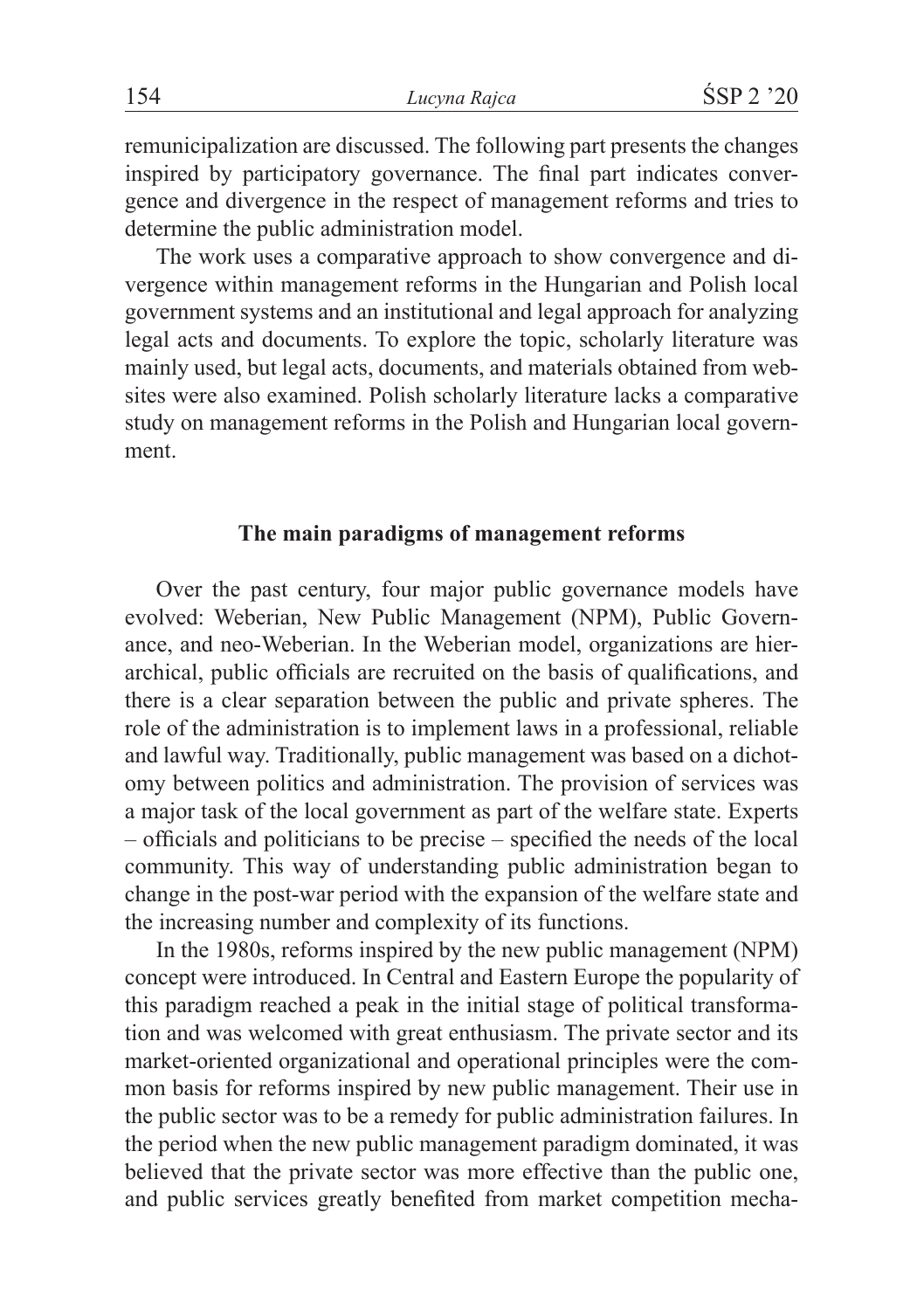nisms. This resulted in the privatization of some public services, their outsourcing, and the creation of public-private partnerships. The concept promoted reducing the public sector and limiting the role of the state.

As a result of the implementation of this paradigm, networks of actors providing public services and functioning mainly outside the direct control of public authority started to emerge. Observers pointed to the unintended and often negative effects of NPM reforms, such as increasing the fragmentation of public administration, problems with coordination, the erosion of social cohesion, weakening the ethics of public services (Van de Wale et al., 2016, p. 2), unequal access to public services, replacing state monopolies with private ones, and the failure to improve the quality of services and reduce their costs. As a result of the processes of radical privatization, deregulation and decentralization, the state (government) was deprived of instruments to solve many problems and lost public confidence. Experience has proved that the market cannot function without a strong and efficient state performing the role of a regulator, coordinator, strategist and corrector of market failures (Sześciło, 2014, p. 17). Developing reforms based on new public management was opposed, both locally and regionally. By 2005 the concept had been abandoned<sup>2</sup> and the importance of public administration began to be emphasized (Kopyciński, 2016, p. 27). The international economic crisis of 2008 resulted in even stronger criticism of neoliberal dogmas. For this reason, decentralization and privatization, previously supported by NPM, slowed down in Europe.

At the end of the 1990s, there was a shift towards another set of ideas regarding the management of local public services, referred to as local governance, which provides local government with a new role, namely that of a coordinator that aims to combine and control complex processes. Governance requires partnerships and the extension of the scope and mechanisms of participation, as well as the involvement of civil society in the creation and implementation of public policy. Partner cooperation makes it possible to use the knowledge, skills, and resources of many different participants to solve problems. Local authorities faced the challenge of creating conditions for cooperation and developing methods for coordinating the interests of various social groups.

Local government reforms carried out in many countries in accordance with the concept of governance revealed the dissonance between the

<sup>&</sup>lt;sup>2</sup> Criticism of new public management does not mean a complete failure of this management method.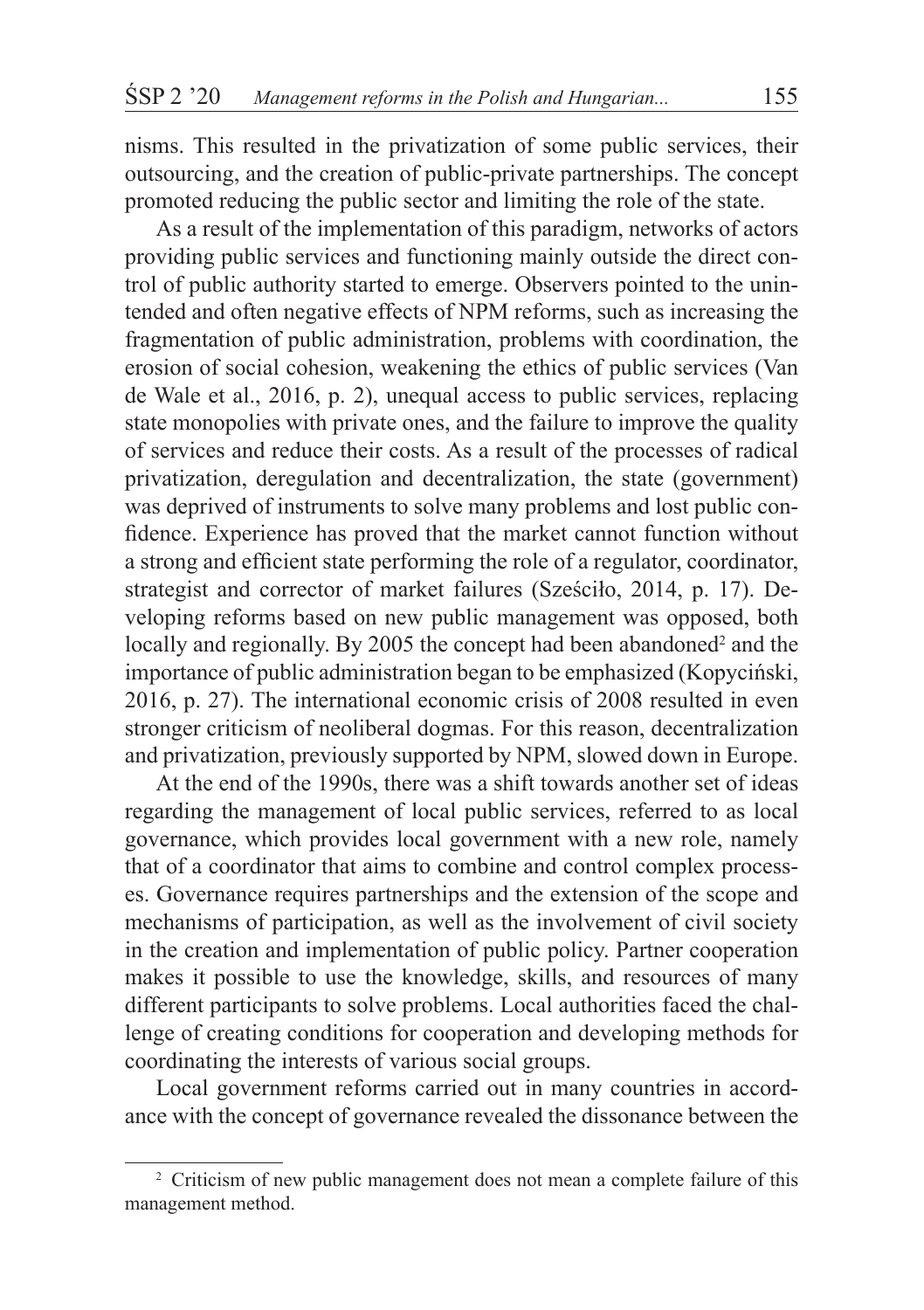theory and social reality. Research has shown no convincing evidence of the positive effects of governance implementation in either service delivery or democratic renewal (Rajca, 2012, pp. 156–157). Therefore, the question of the effectiveness of using participatory mechanisms for real change remains open. When implementing governance, the institutional context and experience in cooperation with the local community are important, as the functioning of administration depends more on soft law norms, shaped by the nature of social relations, citizens' activity and the ethics of governance (Kachniarz, 2018, p. 161). In post-socialist countries, both NPM and governance were readily accepted, at least on a declarative level, but the weakness of the market and civil society, as well as public institutions, did not allow for the full implementation of these concepts (Pawłowska, 2018, p. 49). According to Tiina Randma-Liiv, the reason for the partial failure in implementing the NPM and governance in post-socialist countries was the lack of a well-functioning public administration based on Weberian principles (Randma-Liiv, 2008/2009, p. 79).

After a period of reducing the role of the state for the benefit of the free market and social actors, the concept of neo-Weberianism (the neo-Weberian state) emerged. It postulated the reinforcement of the instrumental and controlling capabilities of the state. The neo-Weberian model of public management combines elements of the Weberian model (the centralization of power – the state as the main coordinator of activities aimed at solving problems, hierarchy, impartiality, legality, political neutrality, professionalism) and several elements taken from NPM and governance (greater efficiency and effectiveness, high-quality public services, performance-orientation, professional management, strengthening sensitivity to the needs of citizens, public consultations and the direct involvement of citizens). The methods used in the private sector may play a subsidiary role, but the state remains the most important actor with its principles, methods, and culture. Neo-Weberianism means the increased activity of public administration at every level, especially central administration (Kudłacz, 2015, pp. 163–165).

Although the nationalization of public service management could already be observed at the beginning of this century (health care reform in the Nordic countries), its importance has increased since the international financial crisis from the end of the first decade of the 21st century. This crisis highlighted the negative consequences of a highly deregulated political and economic system. There were more and more calls for state regulation by the state, and even the renationalization or remunicipali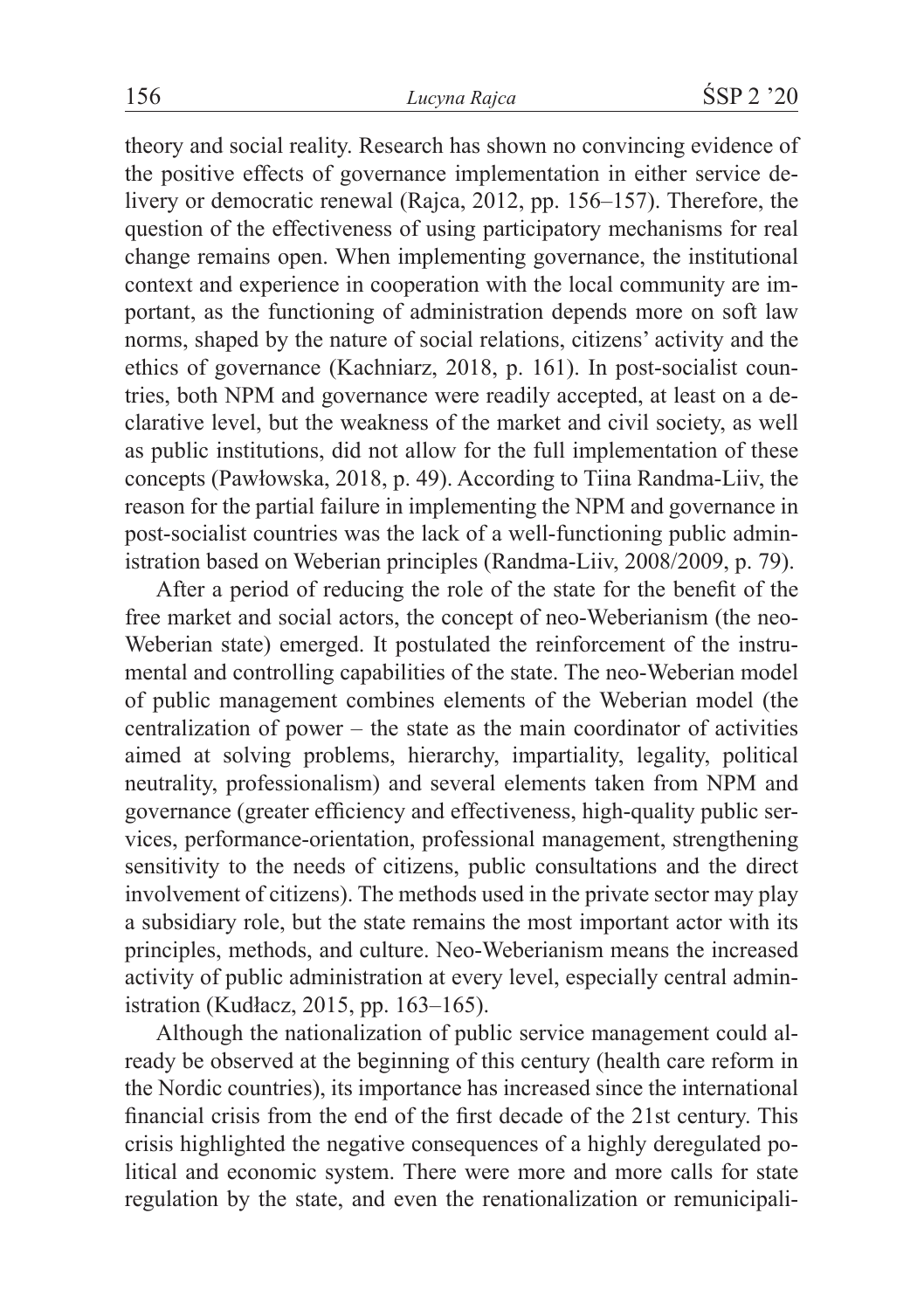zation of privatized tasks and activities (Kuhlmann, Wollmann, 2014, p. 173). Probably the strongest nationalization took place in Hungary.

### **Privatization and remunicipalization in Hungary and Poland**

Both in Poland and Hungary in the socialist period the state had a monopoly on the provision of public utilities. As a result of the political transformation in both countries, these services (water, sewage, public transport, etc.) were transferred to local governments in 1990. At the same time, relevant institutions passed into their ownership. In Hungary, municipalities used municipal budget institutions to provide public services, especially water, sewage, and heating. They also outsourced their own businesses to carry out some tasks. In Poland, enterprises providing services such as water, sewage management, and heating were, like in Hungary, usually transformed into municipal budget institutions or municipal capital companies. Budget units without legal personality provided services such as kindergartens, schools, and residential care homes. Services such as street cleaning, the maintenance of green spaces and funeral services were, however, much more often privatized.

Under the influence of the NPM concept and growing financial pressure, Hungarian municipalities began selling public utilities and enterprises to private investors. These included municipal water plants and electrical service provider companies (Kuhlmann, Wollmann, 2014, p. 188). Many municipalities started to set up public-private partnerships (PPPs). Most enterprises owned by the counties (*megyék*) were also sold to private investors. In Hungary, there was a tendency to sell public enterprises to West European monopolistic companies. According to Tamás M. Horváth, the reason for the privatization of public enterprises was, firstly, the belief that private companies were more effective than public ones. Secondly, their value (price) increased as a result of using tender procedures, which was important in the context of the budgetary constraints of municipalities. Thirdly, large western European companies were ready to enter the newly opened market in Eastern Europe (Horváth, 2016, p. 189). Pressure on marketization and competition from the liberalization policy of the European Union was also significant.

Hungarian municipalities also outsourced public services much more frequently than municipalities in other Central and Eastern European countries (OECD, 2008, p. 29). For example, local government water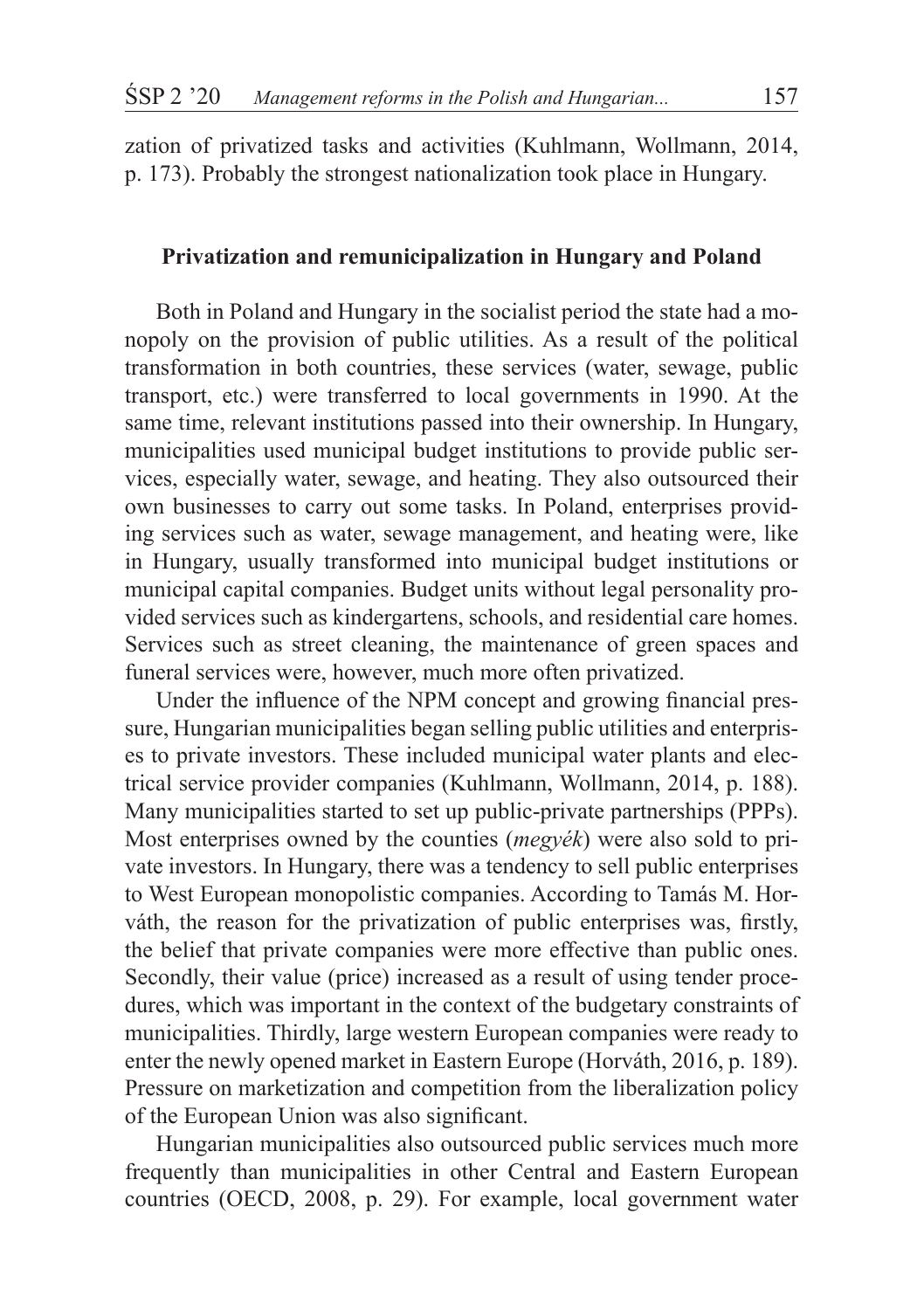supply companies commissioned the supply of water to private and especially foreign companies. The transfer of tasks to external entities at the local level was also present in health care, cultural services (e.g. libraries) and social services. This resulted in the extension of the range of services provided by the rapidly growing NGO sector as well as churches and private charities. Contracts with external service providers were often concluded after competitive tenders. Contracting services and functional privatization were widespread strategies in Hungary (Kuhlmann, Wollmann, 2014, pp. 198–199).

Actions taken in Hungary after 1990 to develop the economy did not bring satisfactory results. The local public administration was not able to provide good quality services in a professional manner. Also, Hungary was severely affected by the economic crisis and the state was forced to redefine its development structure. In 2005–2006 spending on social services was reduced. Pursuant to state directives, public service contracts were awarded to budgetary institutions at the expense of NGOs and commercial entities. Since 2010, the trend towards greater public control over services has been more and more visible. Larger municipalities and subsequently the central government began to buy back shares in privatized enterprises providing public services. Public utilities have been nationalized (taken over from local governments and foreign investors). At the same time, "insourcing" has replaced the previously widespread outsourcing. Such changes in the provision of public services have also occurred in other European countries, but in Hungary the legal conditions and actions have changed more radically (Horváth, 2016, pp. 190–191).

The main feature of the trend after 2010 was the government's opposition to privatization, which was perceived as leading to excessive prices for services. Research conducted in 2012–2013 showed that both the government and Hungarian councilors were strongly against privatization, while Polish councilors mostly approved of it, which indicates a quite different approach to NPM reforms at that time in both countries (Heinelt, Krapp, 2016, p. 36). The Hungarian central government has also been skeptical about public-private partnerships (PPPs) as a form of public investment implementation. It has strongly interfered with market processes. The providers of utilities (electricity, gas, waste management, heating) have been obliged to reduce prices for users and a centrally levied tax has been imposed on them. The newly built infrastructure automatically becomes the property of the state or municipalities, although private enterprises can still provide services. To gain more direct power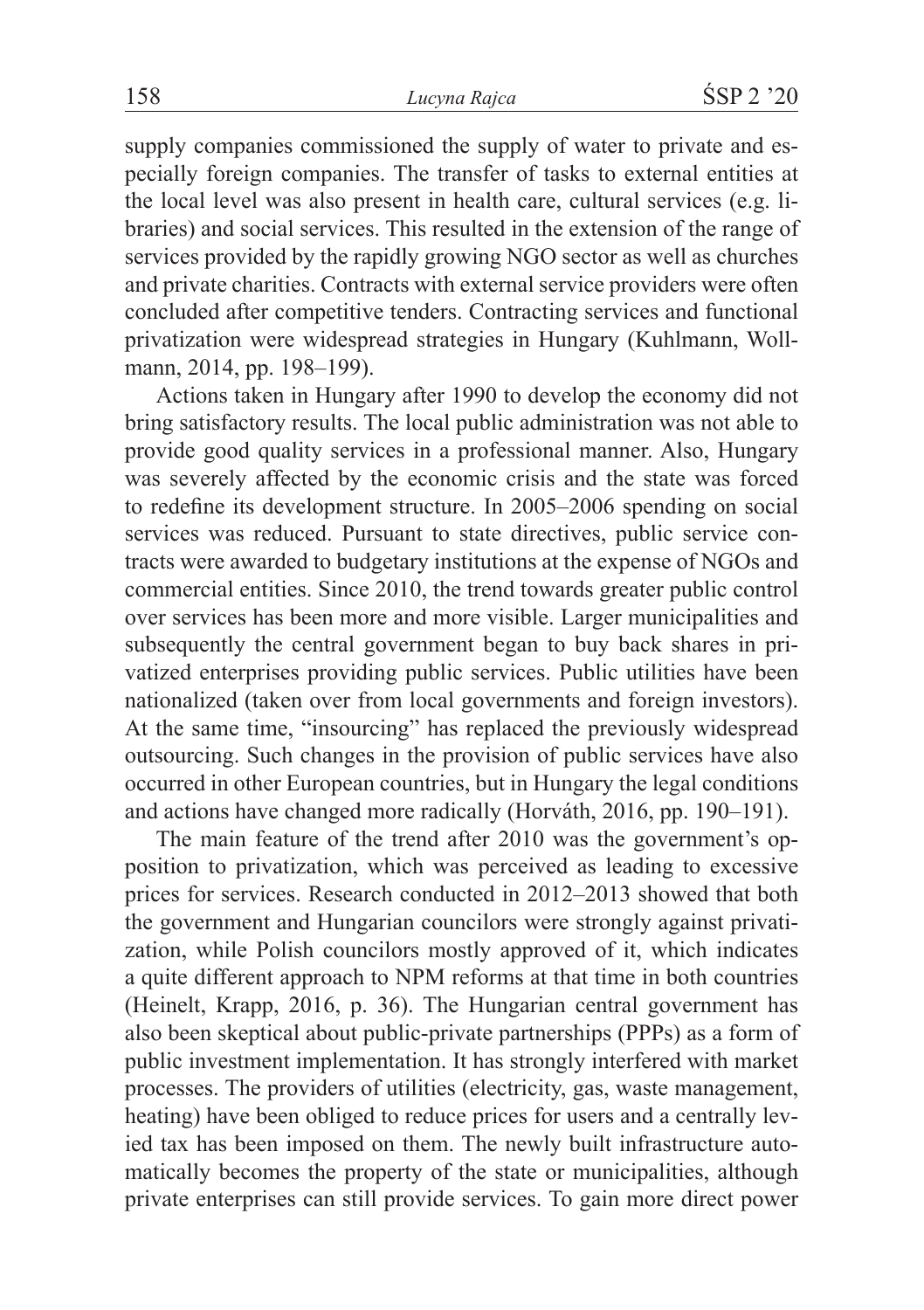over the activities of public services, municipal holding companies have been increasingly present in Hungarian cities (Horváth, 2016, p. 194). Hungarian researchers have predicted that the nationalization of the services provided before the reform by local governments or the private sector will continue not only in municipal infrastructure but also in social policy (Pálné Kovács, 2015, p. 18). As a consequence of the reform of the Hungarian public administration after 2010, the role of non-state actors has been reduced. The share of the production of public goods and services commissioned to external entities has decreased. The changes in Hungary are defined as developing a new model of local democracy, which is no longer based on the neoliberal concept of the state or the principles of the NPM, but on the model of the neo-Weberian state in which government bodies play a dominant role in public affairs. Most of the results of the decentralization introduced during the transformation period have been eliminated (Horváth, 2016, p. 193). The local government system has become extremely centralized.

In Poland, at the beginning of the new millennium, a new system of service delivery was developed. Since Poland was under the influence of neoliberal economic doctrines, local government market solutions were preferred. Many municipal heating companies went private. In 2014, out of 349 licensed heating enterprises – 128 were owned by the private sector and 219 were public sector-owned, including 204 owned by municipalities. The heating industry is the most commercialized and at the same time the most privatized field of municipal economy. Prices for energy and heating are controlled by the state authorities – heating companies are required to submit tariffs for approval to the President of the Energy Regulatory Office. In 2010, at least 10 per cent was owned by foreign companies.

Unlike heating enterprises, the privatization of water supply companies is not popular in Poland. According to the Central Statistical Office data, in 2015 out of the total number of entrepreneurs involved in the collection, treatment, and supply of water (1,843 entities), commercial law companies and local government budgetary institutions constituted the largest share (38.14 per cent) and (30.28 per cent) respectively (GUS, 2015). In the vast majority of cases, municipalities were either the sole or majority owner of the water supply companies. Companies with foreign capital accounted for less than 1 per cent of all water utilities. In some cities, the management of water supply systems was entrusted to a privately-owned company. For example, in 1992, a joint-stock company was set up in Gdańsk. The company shareholders were the city of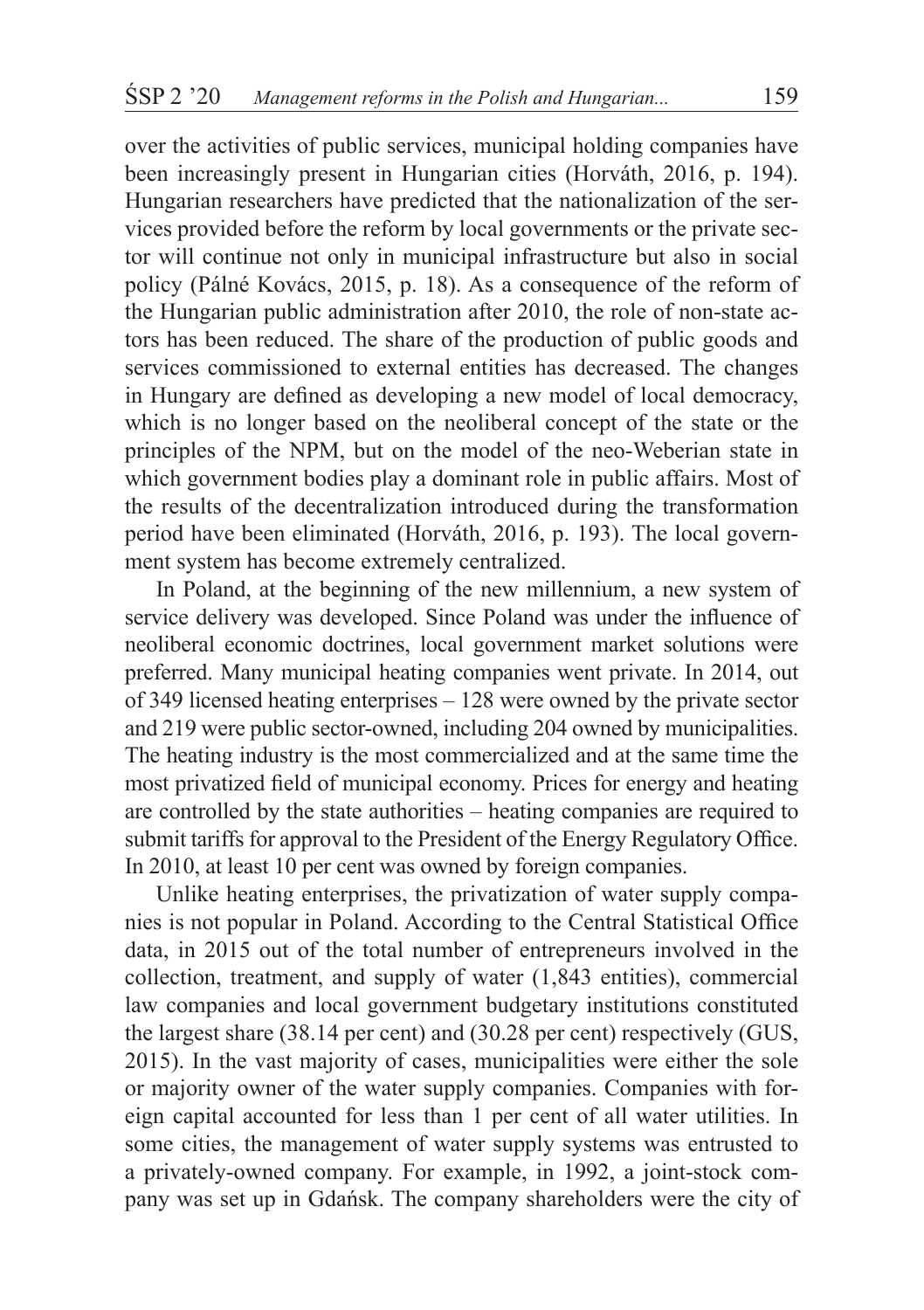Gdańsk (49 per cent) and a French company (51 per cent). The contract expires after 30 years from the date of signing. In Katowice, the water supply is provided by Górnośląskie Przedsiębiorstwo Wodociągów S.A. (The Upper Silesian Water Supply System). About 80 percent of the company's shareholders are Śląskie Voivodship, and almost 20 percent are other shareholders (natural and legal persons). Other large cities have 100 per cent shares in water supply companies. In some medium-sized cities there has been partial privatization of water supply companies. However, it should be noted that the privatization of water supply companies in Poland is marginal as compared to the entire water supply market in the country (Odpowiedź Ministra Środowiska, 2016).

After 1990, public transport services were usually performed by municipal budget institutions or limited companies. In 2010, Parliament passed a law (ustawa z dnia 16 grudnia 2010), which stipulates that the roles of the organizer (municipalities and their associations) and the operator are separate from each other. The operator is a local government budgetary institution or an entrepreneur authorized to conduct business in the field of passenger transport, who signs a contract with the organizer of public collective transport for the provision of services. The market opened to free competition, but many municipalities gave their companies the status of internal operator for a transitional period (usually 15 years). In many large cities, only municipal companies are operators (Wąsowicz, 2018, pp. 138–144). Municipal companies can, therefore, remain monopolists in these services for a period of time. Foreign investors have not become important players in the market of local transport services (Mikuła, Walaszek, 2016, pp. 175–176).

As far as healthcare services are concerned, there has been an intensive development of many private medical practices, pharmacies, and clinics. Although there were plans to commercialize and privatize public hospitals, their implementation was progressing at a moderate pace. In 2016, the privatization of health care facilities became restricted. Selling shares or stocks in state-owned capital companies or local government units was banned if, as a result of the sale, these entities would lose their majority block of shares (ustawa z dnia 10 czerwca 2016). Personal social services, such as running residential care homes for the elderly and disabled, are usually run by local governments, but, to a significant extent, also by the Catholic Church or other religious organizations, as well as NGOs and private individuals (Mikuła, Walaszek, 2016, pp. 181). NGOs are playing an increasingly important role in the provision of social services.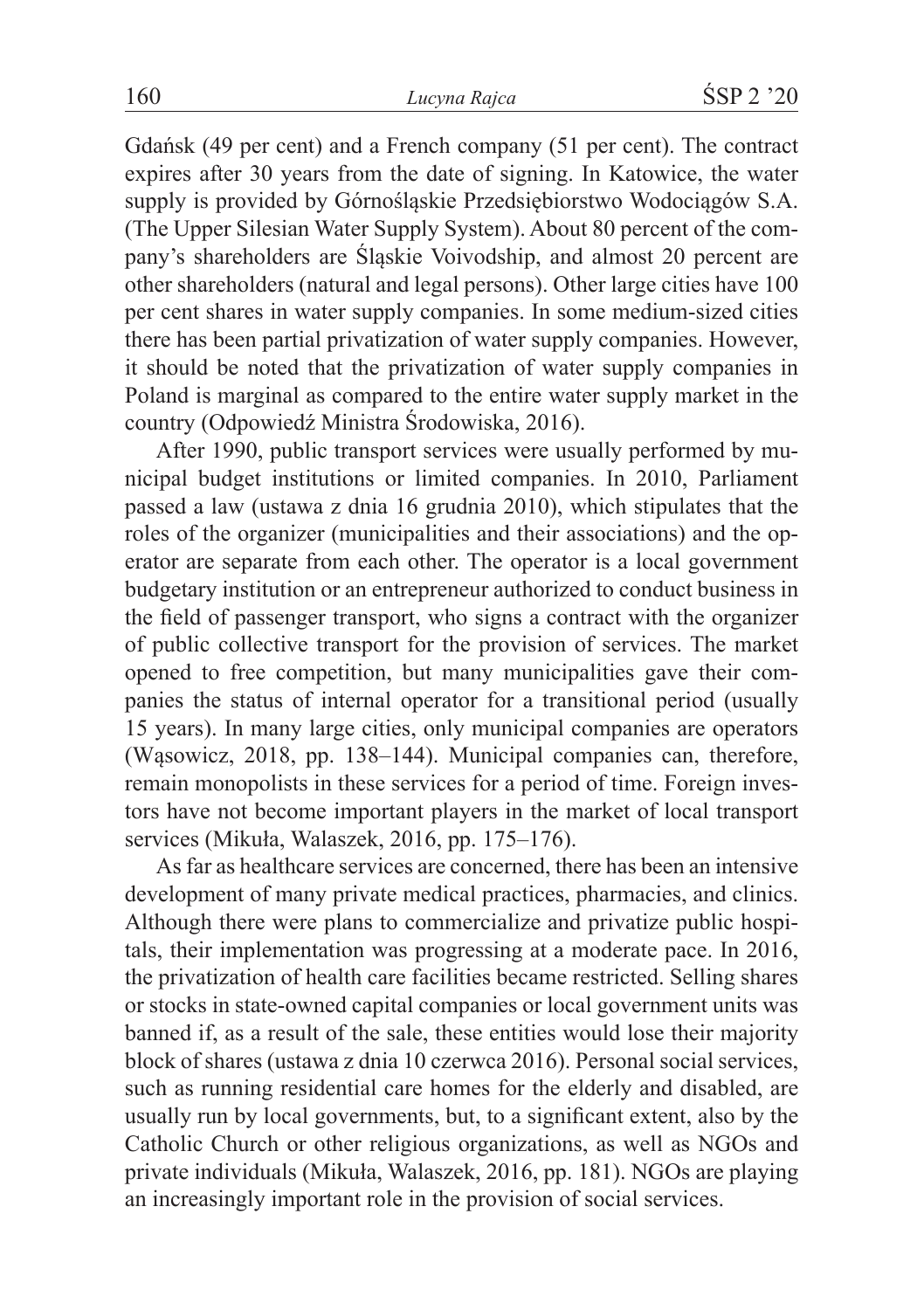In the last few years, more and more Polish local government units, especially in large cities, have been carrying out tasks using public-private partnerships (PPP). Growing local government debt, government pressure to reduce it, as well as the possibility of using EU funds have additionally motivated local authorities to seek alternative forms of financing public investments. Between 2009 and 2016, 113 public-private partnership contracts were carried out. Most of these contracts involved the management of tourist and sports facilities, transport infrastructure and water and sewage management. The most expensive PPP project was the construction of a modern incineration plant in Poznań as part of the waste management system for the city of Poznań (PLN 925 million). Even though local governments have been increasingly interested in PPP, the experience thus far has not been satisfactory. This is due to many existing barriers to undertaking initiatives using PPP, including low awareness and insufficient knowledge of PPPs in the public sector and the high costs of economic and legal analysis.

Polish local government units, especially municipalities, use privatization and contracting services to varying degrees. Public support for liberalization and privatization seems to be weaker than at the beginning of this century. The attitude of Poles towards privatization is most often negative (Ministerstwo Skarbu Państwa, 2016, p. 20). Polish local governments are reluctant to sell municipal companies (for fear of being accused of corruption or sale of municipal assets, as well as to be able to offer employment in municipal companies to people with the "right" political connections) (Forum samorządowe, 2013). It should also be emphasized that in Poland there are nearly 60,000 local government organizational units that help local government authorities carry out the tasks assigned to them. The requirement to have many local government institutions undermines the sense of outsourcing many tasks or purchasing services from private suppliers and indirectly hinders the involvement of residents in improving the quality of life. In Poland, in terms of implementing the concept of new public management, any generalization would be too simplistic, as there is a wide variation in this respect among Polish local governments. Some municipalities still focus on the traditional way of providing services.

To sum up, it can be stated that the Hungarian public service delivery model can be defined as a transition from a centralized state model to a decentralized local government system, which was then subject to NPM-inspired reforms as well as increasing organizational and functional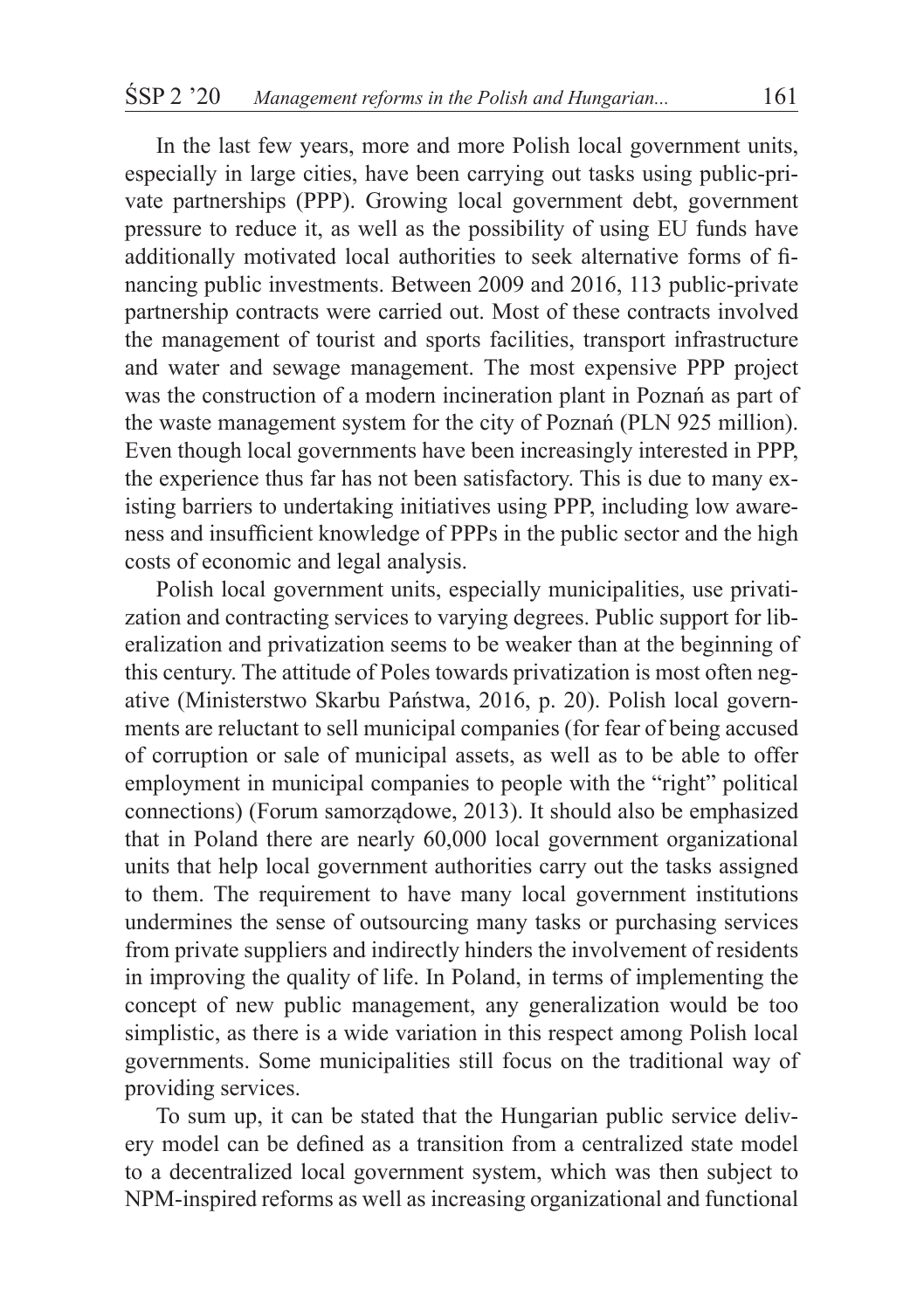privatization (Kuhlmann, Wollmann, 2014, p. 198). It was again centralized as a result of delegating tasks to the state administration and limiting the role of municipalities as a service provider. This latest phase of changes has been compliant with the overall political transformation towards creating a non-liberal state in a country where decentralization has never been deeply rooted in public service management and governance (Péteri). In Poland, the evolution of local public service delivery methods was until recently similar to that in Hungary and probably typical of the eastern and central parts of the continent. However, the privatization process in the Polish local government was not radically interrupted as it was in Hungary. Also, centralization never reached the scale comparable to that of Hungary. The current government of Law and Justice is opposed to the privatization of companies and state property and has taken steps to rebuild them. The ruling party, led by Jarosław Kaczyński, seems to agree with the diagnosis made by the Hungarian Prime Minister regarding the adverse effects of the earlier privatization process and the divestment of national property.

In recent years, the neoliberal idea that "private is better than public" has lost much of its strength and credibility. There has been a trend in Europe towards the remunicipalization and nationalization of public assets and services. To overcome the global economic and financial crisis, national governments once more rely on state regulation in the public sector. Increasingly, citizens recognize the value of services being provided by the public sector. In Germany, for example, not only the privatization of municipal enterprises and facilities (assets) but also functional privatization has been rejected in an increasing number of petitions and local referenda. An example of the remunicipalization trends is the German energy sector (Kuhlmann, Wollmann, 2014, pp. 200–201). Hellmut Wollmann stated that the trend towards remunicipalization is caused by factors such as disappointment with the neoliberal belief that the private sector is superior to the public; the growing motivation of local authorities to regain control over municipal services and to obtain financial benefits from the provision of communal services; a change in political and cultural values; growing grassroots pressure in visible local referenda; and the expiry of concession contracts (Wollmann, 2016, pp. 323–324).

Hungary has been a unique case in this process since 2010. As mentioned before, local authorities and their companies are buying back previously sold municipal assets or have started re-insourcing instead of prior outsourcing. It might seem that local government is making a "comeback"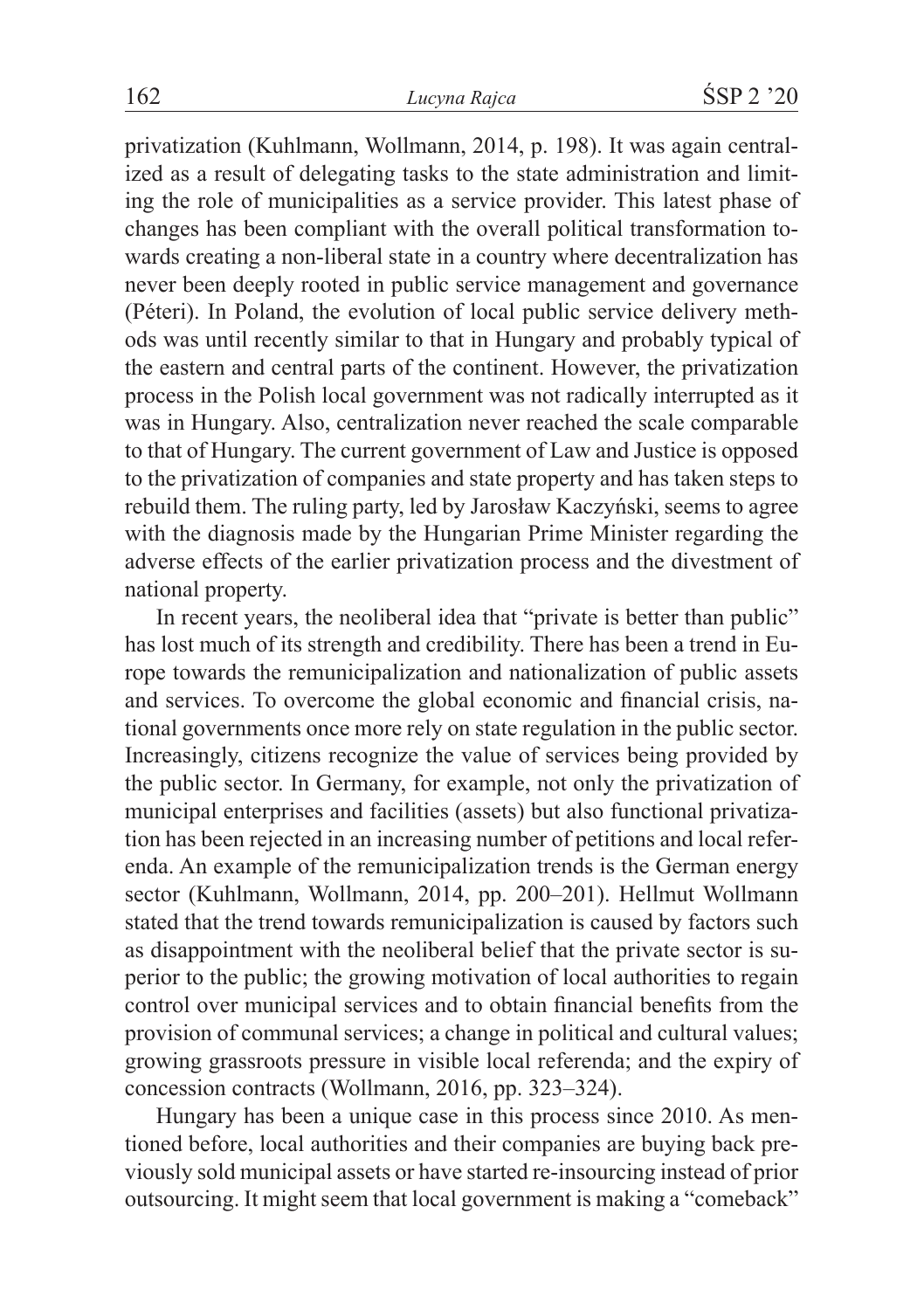as an appropriate actor in the area of providing local services. However, as noted by Tamás M. Horváth, the events in Hungary are an example of de-municipalization rather than remunicipalization. This is because in Hungary, "there has been a move towards massive state intervention at the expense of public civic solutions" (Horváth, 2016, p. 198).

In Poland, it is hard to prove the existence of the phenomenon of remunicipalization which involves the purchase of previously sold municipal property. The documents of the Ministry of Treasury do not reveal such a process (Ministerstwo Skarbu Państwa, 2015; Ministerstwo Skarbu Państwa, 2016). Although the literature indicates individual cases of actions aimed at regaining control over previously privatized municipal enterprises, it does not seem to be a general tendency. Some cities have resigned from the services of external companies to manage municipal housing resources or collect parking fees (Swianiewicz, 2016, pp. 15–31; Swianiewicz, 2017, p. 26). Research conducted by Paweł Swianiewicz in 2014–2016 shows that the support of Polish mayors for the public provision of services and remunicipalization was among the lowest as compared with the 30 other analyzed European countries, while it was the highest for their Hungarian counterparts. Polish local leaders continued to be closer to the neoliberal service provision model. In Europe, there is a wide variation between countries in terms of their preferences regarding the privatization of local public services (Swianiewicz, 2017, pp. 21, 25).

# **Participatory governance in Hungary and Poland**

In Hungary, the constitutional and statutory framework provided unique opportunities for creating an entirely new bottom-up power model. The law has provided for a universal initiative for residents of the municipality in relation to matters falling within the competence of the representative body, and the right to request a local referendum, while the representative body is obliged to organize an annual public assembly. The principle of openness of the operation of local government bodies has been made a rule. The creation of a legal framework in itself has not proved sufficient for democratic local policies. Neither the transparency of decision-making processes nor the participation of residents has increased. Internal political conflicts have decreased the number of stakeholders involved in the decision-making process, local government politicians have not treated civil society as partners, but only as voters.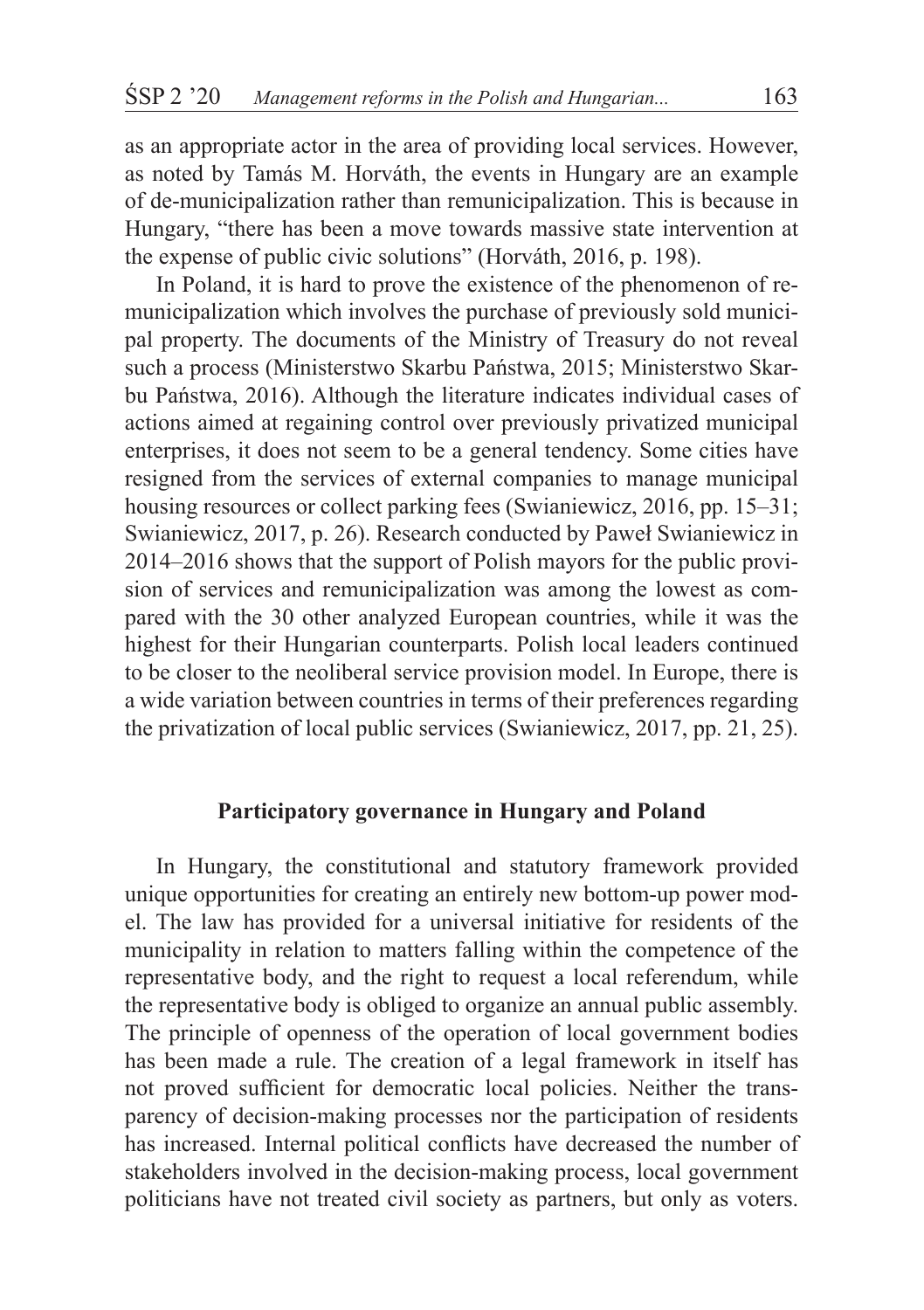Also, as Ilona Pálné Kovács argues, networks around the local government system have been perceived as influential clients of party politicians performing various functions rather than conscious partnerships and development coalitions. Although there has been a development of civic organizations, their activity and their position in the sphere of local policies has been rather marginal (Pálné Kovács, 2012, pp. 184,188). New bodies such as development councils, youth councils, tourism committees, etc. have been usually imposed and represented the government's position. Local policies have not provided space for new forms of democracy and participation. So, as Ilona Pálné Kovác rightly pointed out, making the local governance "more open, receptive and 'democratic' is not a question of reforms of regulations and political programmes. In this field, 'path dependence' has a greater role, and democratic political culture cannot be prescribed like a recipe" (Pálné Kovács, 2012, pp. 193–194). Implementing institutional solutions in a social environment that is not prepared to use them usually does not produce the expected results.

The partnership principle has not brought a real breakthrough in the Hungarian public administrative culture due to the relatively weak civic sector, fragile local administrative resources, and the lack of trust or willingness to cooperate with local politicians and officials (Pálné Kovács, *Region-Building*, p. 80). Partnerships have not been as effective as expected, even in those cases where the participation of economic and social partners was a basic condition for applying for EU funds (Pálné Kovács, 2016, p. 802). Centralization processes have weakened participatory mechanisms in the functioning of the state. After 2010, the funding of civic sector organizations has been significantly reduced and made dependent on political loyalty. The institution of the referendum, local and national, has been weakened, for such reasons as increasing the referendum validity threshold and abolishing the consultative referendum.

In Poland, many legal possibilities of the participatory local government model have been introduced. At present, residents can participate in local referenda, consultations, collegial meetings of elected local government authorities, in the debate on the report on the state of the local government unit, in the procedure of the civic budget and the rural municipality (*sołectwo*) fund, subsidiary units, youth city councils, senior councils, local initiatives, and legislative initiatives. There are no obstacles to the use of other forms of participation not specified in the law, such as citizens' courts, citizens' panels, and creating a vision of city development.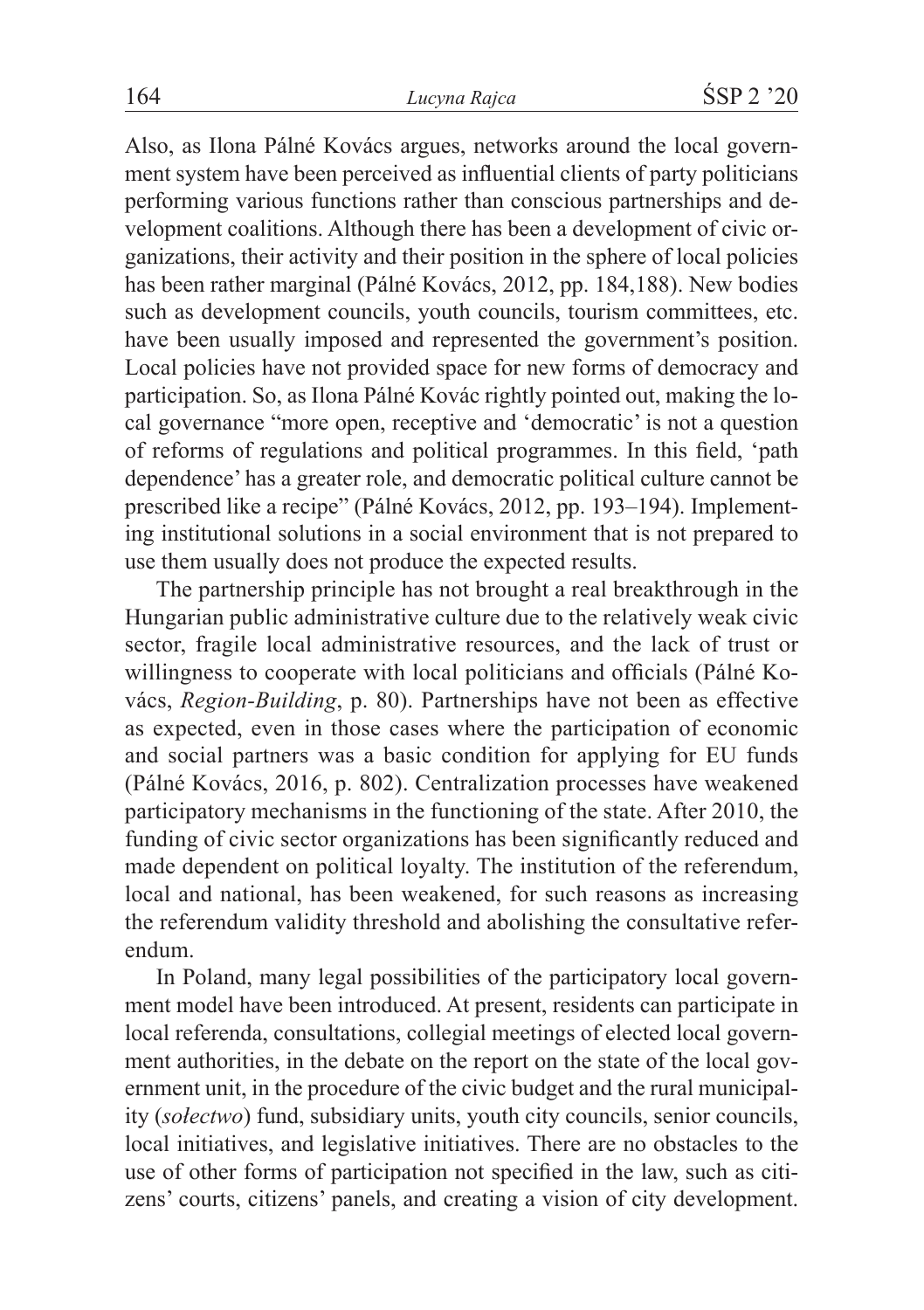The institutions existing in the Polish local government system allow a partner management model to be built.

Currently, however, institutionalized instruments of partnership and participation are used rather occasionally and are largely inspired by supranational (EU) institutions and national authorities, and are controlled by local authorities. Citizens are still treated more as local government clients than their partners (co-decision makers). Local authorities are generally moderately interested in involving residents in the management of public affairs. The success of decentralization has not resulted in widespread civic engagement. The participation of inhabitants is still more embedded in traditional government than in governance. Researchers note the low level of interest of local communities in public affairs, the lack of partnership (Tykwińska-Rutkowska, 2017, p. 54), the decreasing involvement of citizens and the withering of civil dialogue, as well as the dysfunction of participation and the artificial nature of some institutions (Radzik-Maruszak, 2019, p. 267). There has been a noticeable decrease in residents being interested in the civic budget.

Nevertheless, in Poland, attempts to move from a hierarchical and bureaucratic style of governance to social partnership based on cooperation have been observed. Among others, this is demonstrated by gradually increasing the cooperation of the local government with non-governmental organizations, or by the increasing number of cities following the civic budget procedure. An increasing number of local governments are attempting to communicate with residents (websites, regular public meetings, special telephone lines, civic panels). In 2018, the mechanisms of participation and civic control in local government were strengthened. Also, the principle of openness of local government bodies was enhanced (ustawa z dnia 11 stycznia 2018). The introduced regulations correspond with the implementation of the concept of governance postulated for many years. However, they do not constitute a radical turn towards participatory management, but rather a correction of the existing model of local government democracy and a way to popularize mechanisms previously used by some local governments. The concept of governance in Poland is a realistic perspective, but it encounters a number of barriers, such as the weakness of civil society, low social trust, a traditional administrative culture oriented towards hierarchical activities, the reluctance of some local government officials to enter into partnerships and encourage the involvement of society, or insufficient cooperation between local government units.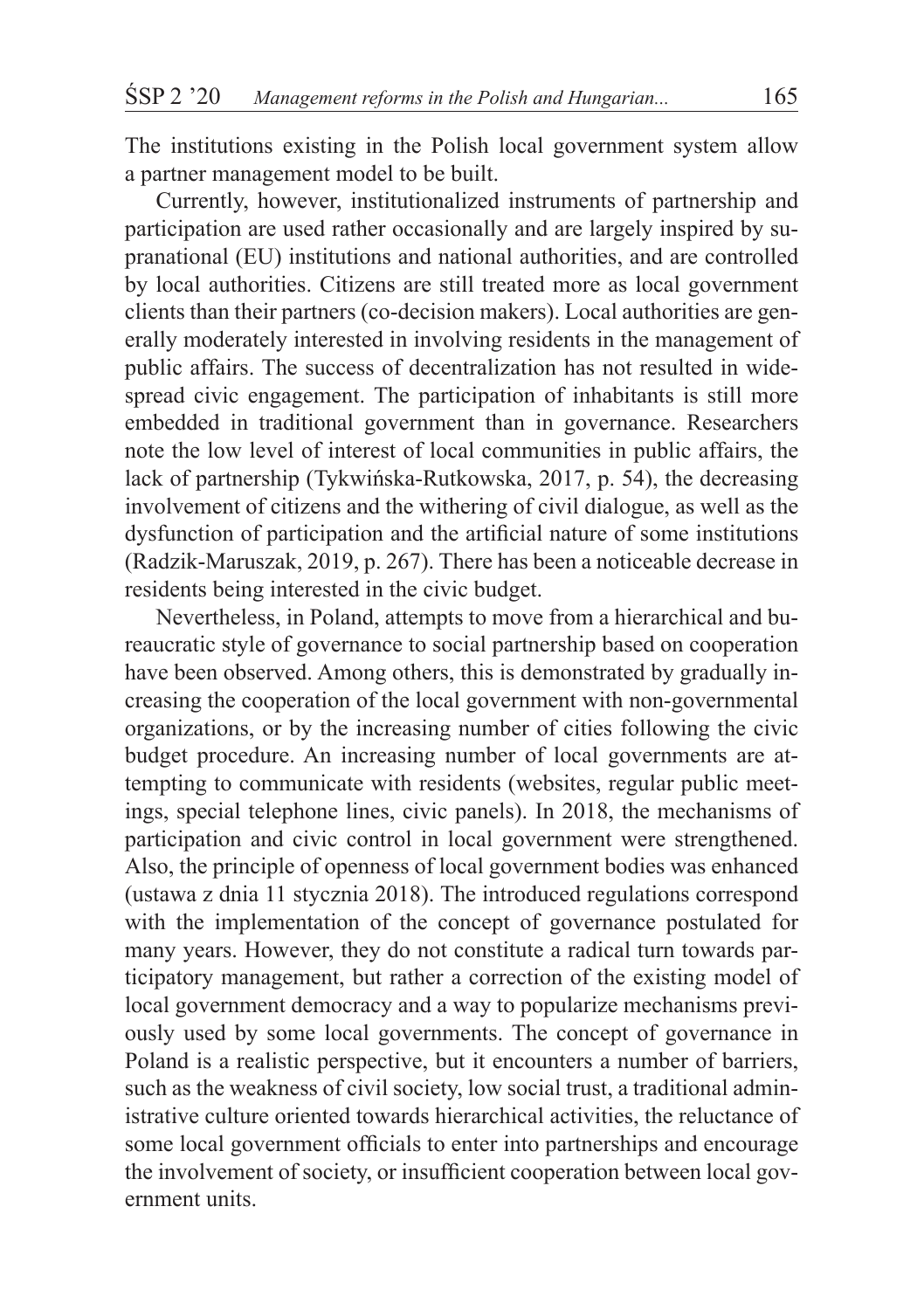#### **Summary**

The analyses show that in the process of the implementation of management reforms in the local government systems of the two countries there have been both convergent and divergent trends. The strong decentralization of the system and competences visible at the beginning of the system transformation imply a convergent trend. After 2010, in Hungary the earlier decentralization process has been reversed and the country has embarked on the path of radical centralization. In Poland, clear recentralizing trends have been present since 2015, revealing a certain degree of convergence with the policy of the government of Viktor Orbán – the scale of this phenomenon, however, has been much smaller than in Hungary (see: Rajca, 2019, pp. 76–89). There has been a clear convergence in NPM-inspired reforms (privatization, outsourcing). The convergence in the privatization policies in Poland and Hungary has been influenced by signals about the growing financial problems of the welfare state, the dominance of NPM trends in Europe and the world, as well as international organizations such as the EU or OECD. After 2010, Hungary has strongly opposed NPM embarking on the nationalization and remunicipalization of assets and services. Since 2015, Poland has seen trends towards the nationalization of state property, which can be perceived as a certain convergence with Hungarian policy. However, it is difficult to confirm the phenomenon of remunicipalization, which is demonstrated by individual cases rather than the general tendency. The gradual introduction of mechanisms conducive to social participation to solve local problems is an example of a convergent trend. The weakness of civil society but also of public institutions has hindered the full implementation of the concept of governance.

Due to the crisis and disappointment with the earlier "neoliberal" state, the recent neoliberal philosophy has been rejected in Hungary in recent years, and there has been a shift towards nationalization, remunicipalization and the neo-Weberian state (Pálné Kovács, 2012, p. 195). It should be emphasized, however, that the neo-Weberian concept advocates the separation of tasks and competences of politicians and the civil service, while the Hungarian public administration reforms have taken the opposite direction. The political loyalty of officials has been more appreciated than professional skills. Also, according to many studies and documents of international institutions, Hungarian reforms have taken the direction opposite to the neo-Weberian rule of law. Public administra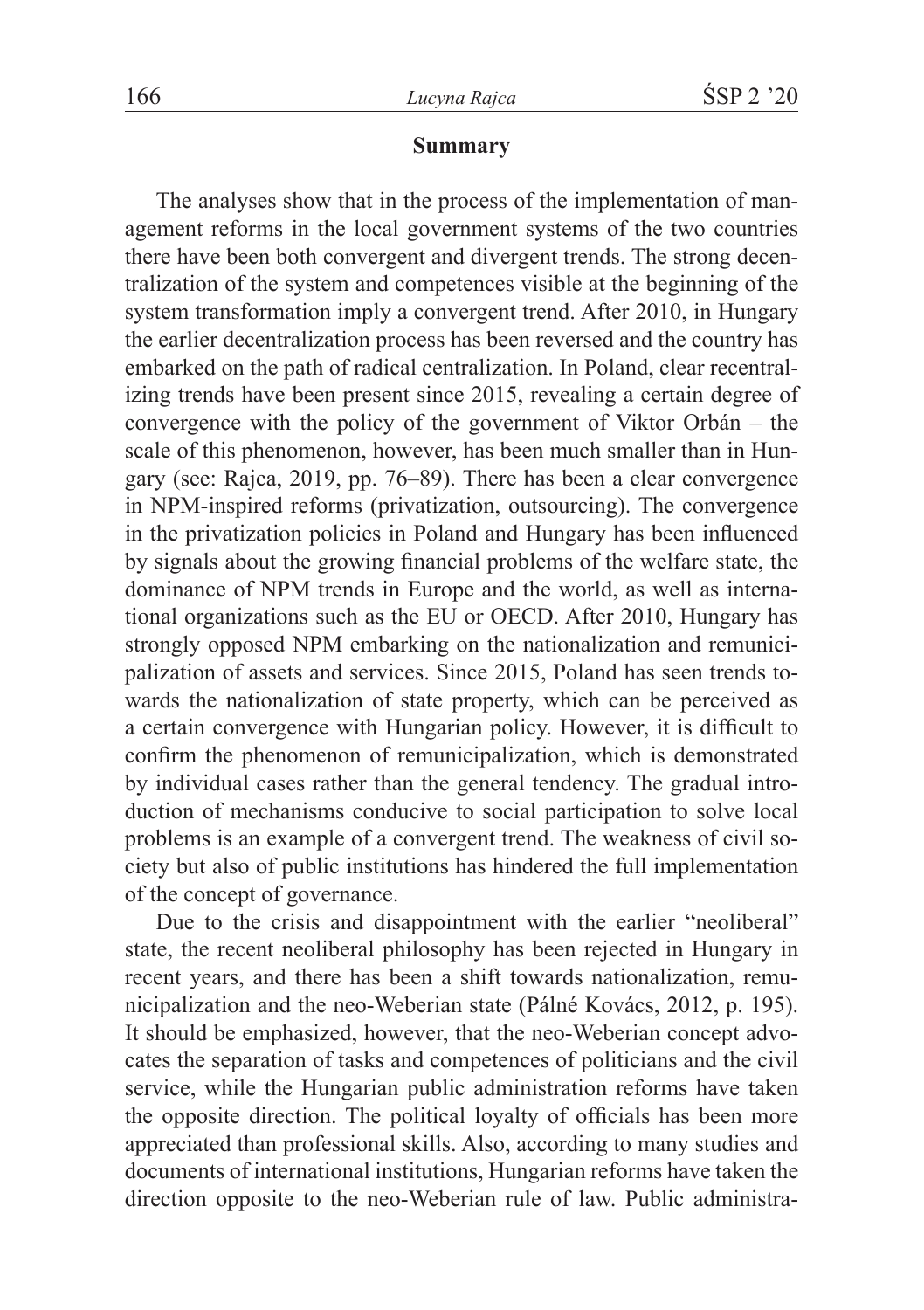tion reforms in Hungary after 2010 reflect a coherent vision of a strong and centralized state intended to ensure the effective resolution of social problems. The market and civil society have been given a subordinate role in solving problems. As far as the Polish local government model is concerned, it can be observed that during the period of political transformation it has been affected (similarly to Hungarian local government) by the implementation of solutions derived from different management paradigms, which are in many respects contradictory. Currently, it is difficult to indicate one organizational model constituting a coherent whole. Polish public administration is characterized by a high degree of acceptance of hierarchical methods of operation (Mazur, Możdżeń, Oramus, 2018, p. 804). In the Polish local government system the Weberian management model dominates (see: Kulesza, 2009, pp. 7–22). Implementing the ideas of new Weberianism requires a change of orientation from the perspective of the lawful execution of tasks to meeting the needs of citizens and management development.

Reforming public administration, including local government, should foster specific national and local socio-economic, territorial, political, cultural and mental conditions, and not rely on the uncritical implementation of the currently fashionable paradigm, as the quality of local democracy and the effectiveness of public service delivery do not just depend on the selected local government model. A much better solution is to use different models in different contexts. The problem is that modern public management models are excessively idealistic and too general or partial, and do not provide guidance as to under which conditions they will be effective (Ropret, Aristovnik, Kovač, 2018/2019, p. 130). Another problem is the misconception that subsequent reforms will make the whole system better. By introducing new methods of providing public services, the administration creates new problems that it needs to solve.

#### **Bibliography**

- Forum samorządowe (2013), *Andrzej Arendarski: Spółki komunalne trzeba prywatyzować*, http://www.forumsamorzadowe.pl/aktualnosci/1420.html, 4.11.2019.
- GUS, (Central Statistical Office) (2015), *Zmiany strukturalne grup podmiotów gospodarki narodowej w rejestrze REGON, 2015*, GUS, Warszawa.
- Heinelt H., Krapp M.-Ch. (2016), *Perceptions of New Public Management reforms*, in: *Policy Making at the Second Tier of Local Government in Europe*, eds. X. Bertrana, B. Egner, H. Heinelt, Routledge, Abingdon–New York.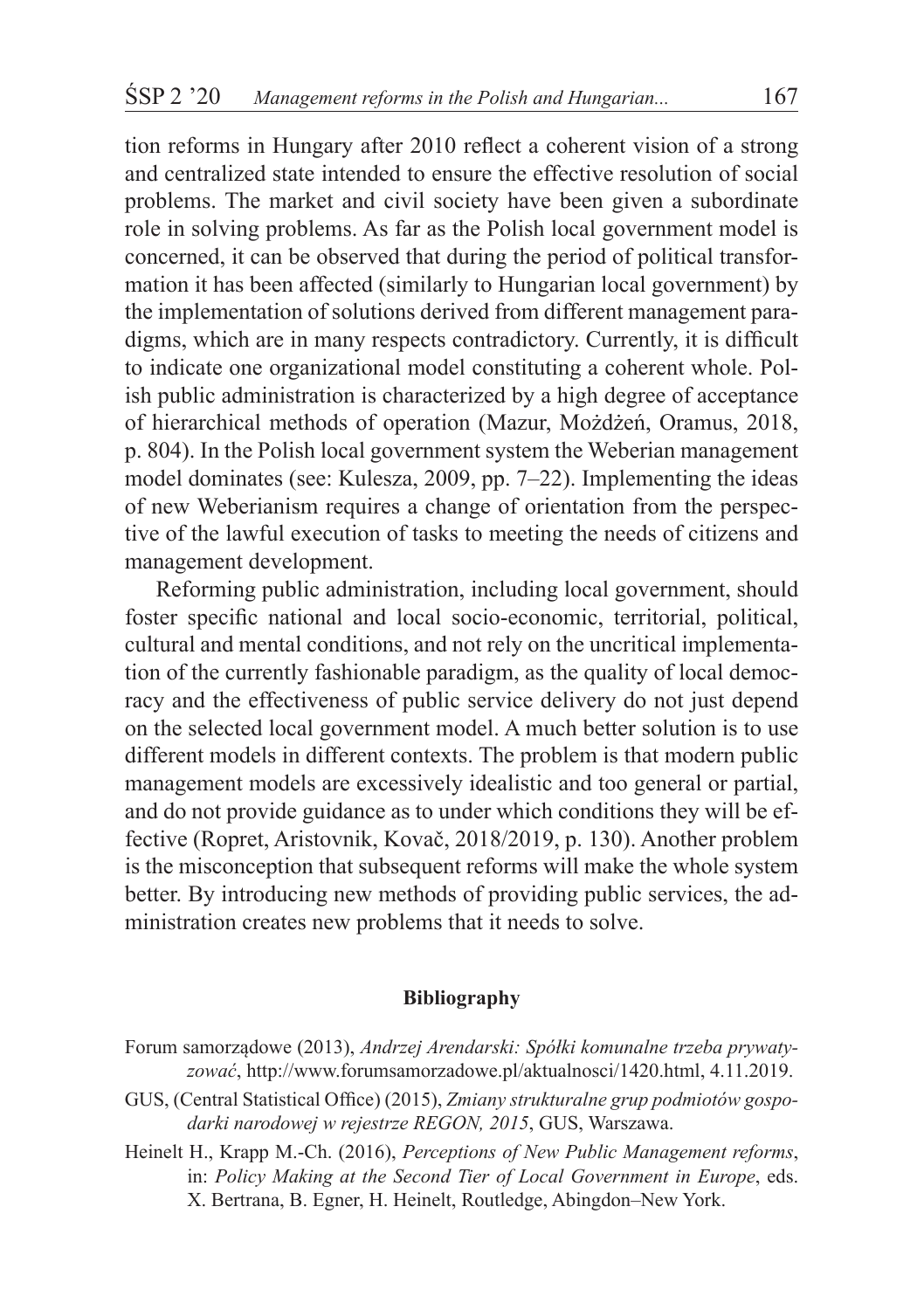- Horváth T. M. (2016), *From Municipalisation to Centralism: Changes to Local Public Service Delivery in Hungary*, in: *Public and Social Services in Europe*, eds. H. Wollmann, I. Koprić, G. Marcou, Palgrave Macmillan, Basingstoke.
- Kachniarz M. (2018), *Reformy samorządowe w krajach europejskich*, in: *Samorząd XXI wieku. Problemy, trendy, rozwiązania*, eds. M. Kachniarz, R. Raczyński, Wydawnictwo Siedmioróg, Warszawa.
- Kopyciński P. (2016), *Neoweberyzm (neo-Weberianstate) jako sposób zarządzania w polityce innowacyjnej*, "Zarządzanie Publiczne", no. 3(37).
- Kudłacz M. (2015), *Neoweberyzm jako nowy model zarządzania rozwojem metropolii w warunkach zglobalizowanej gospodarki*, in: *Sprawne państwo. Systemowe zmiany w funkcjonowaniu polskiego samorządu terytorialnego*, eds. M. Ćwiklicki, Uniwersytet Ekonomiczny w Krakowie Małopolska Szkoła Administracji Publicznej, Kraków.
- Kuhlmann S., Wollmann H. (2014), *Introduction to Comparative Public Administration. Administrative Systems and Reforms in Europe*, Edward Elgar, Cheltenham–Northampton.
- Kulesza M. (2009), *O tym, ile jest decentralizacji w centralizacji, a także o osobliwych nawykach uczonych administratywistów*, "Samorząd Terytorialny", no. 12.
- Mazur S., Możdżeń M., Oramus M. (2018), *Public administration characteristics and performance in EU28: Poland*, European Commission, Brussels.
- Mikuła Ł., Walaszek M. (2016), *The Evolution of Local Public Service provision in Poland*, in: *Public and Social Services in Europe*, eds. H. Wollmann, I. Koprić, G. Marcou, Palgrave Macmillan, Basingstoke.
- Ministerstwo Skarbu Państwa (2016), *Raport o ekonomicznych, finansowych i społecznych skutkach prywatyzacji w roku 2015*, Warszawa.
- Ministerstwo Skarbu Państwa (2016), *Informacja o przekształceniach i prywatyzacji mienia komunalnego za rok 2015*, Warszawa.
- Ministerstwo Skarbu Państwa (2015), *Informacja o przekształceniach i prywatyzacji mienia komunalnego za rok 2014*, Warszawa.
- Odpowiedź Ministra Środowiska na interpelację poselską z dnia 31.05.2016 r., http:// orka2.sejm.gov.pl/INT8.nsf/klucz/323A0944/%24FILE/i02569-o1.pdf, 2.11.2018.
- OECD (2008), *Public-Private Partnerships. In Pursuit of Risk Sharing and Value for Money*, OECD, Paris.
- Pálné Kovács I. et al. (2016), *Farewell to Decentralisation: The Hungarian Story and its General Implications*, "Croatian and Comparative Public Administration", no. 16(4).
- Pálné Kovács I. (2015), *Regionalism in Hungary. Assembly of European Regions Study on Regionalism*, The Assembly of European Regions.
- Pálné Kovács I. (2012), *Roots and consequences of local government reforms in Hungary*, "Revue d`etudes comparatives Est-Ouest", vol. 43, no. 3.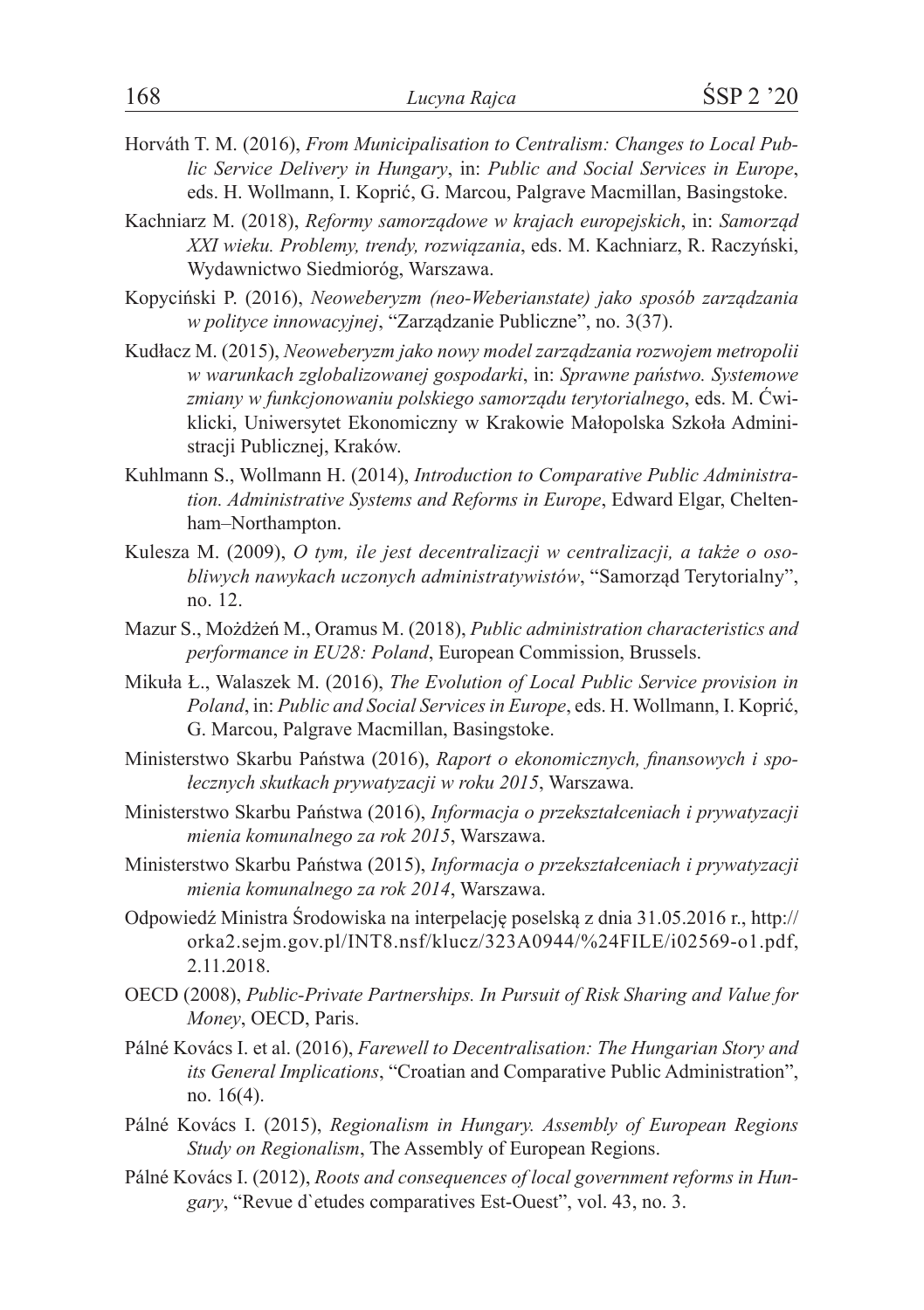- Pálné Kovács I., *Region-Building in Hungary the Case of South-Transdanubia*, https://www.tepav.org.tr/sempozyum/2006/bildiri/bolum2/2\_2\_kovacs.pdf, 10.02.2019.
- Pawłowska A. (2018), *Czynniki i trajektorie zmian administracji i polityk publicznych*, in: *Państwo w czasach zmiany*, eds. M. Pietraś, I. Hofman, S. Michałowski, Wydawnictwo Uniwersytetu Marii Curie-Skłodowskiej, Lublin.
- Péteri G., *Decentralization in Eastern Europe: grab the moment!*, Website of the MTA–DE Public Service Research Group, http://publicgoods.eu/decentralization-eastern-europe-grab-moment, 20.07.2018.
- Radzik-Maruszak K. (2019), *Rada gminy jako uczestnik lokalnego współrządzenia. Przykład Anglii, Finlandii, Polski i Słowenii*, Wydawnictwo Naukowe Scholar, Warszawa.
- Rajca L. (2019), *Reformy samorządu terytorialnego na Węgrzech i w Polsce*, Dom Wydawniczy Elipsa, Warszawa.
- Rajca L. (2012), *Reformy samorządu terytorialnego w Anglii w latach 1997–2010*, Europejskie Centrum Edukacyjne, Toruń.
- Randma-Liiv T. (2008/2009), *New Public Management Versus the Neo-Weberian State in Central And Eastern Europe*, "The NISPAcee Journal of Public Administration and Policy", Special Issue, vol. 1, no. 2.
- Ropret M., Aristovnik A., Kovač P. (2018/2019), *A Content Analysis of the Rule of Law within Public Governance Models: Old vs. New EU Member States*, "The NISPAcee Journal of Public Administration and Policy", vol. XI, no. 2.
- Swianiewicz P. (2017), *Urynkowienie, prywatyzacja i rekomunalizacja. Formy dostarczania lokalnych usług publicznych w opiniach burmistrzów krajów europejskich*, "Samorząd Terytorialny", no. 5.
- Swianiewicz P. (2017), *Stosunek do prywatyzacji lokalnych usług publicznych*, 27.04.2017, "Wspólnota".
- Swianiewicz P. (2016), *Współczesne badania nad samorządem i polityką lokalną*, in: *Polska gmina 2015*, ed. G. Gorzelak, Warszawa.
- Sześciło D. (2014), *Wprowadzenie*, in: *Administracja i zarządzanie publiczne. Nauka o współczesnej administracji*, ed. D. Sześciło, Wydawca Stowarzyszenie Absolwentów Wydziału Prawa i Administracji Uniwersytetu Warszawskiego, Warszawa.
- Tykwińska-Rutkowska D. (2017), *Młodzieżowe rady gmin i gminne rady seniorów jako forma partycypacji mieszkańców gminy (społeczności lokalnych) w samorządzie terytorialnym*, "Samorząd Terytorialny", no. 9.
- Ustawa z dnia 11 stycznia 2018 r. *o zmianie niektórych ustaw w celu zwiększenia udziału obywateli w procesie wybierania, funkcjonowania i kontrolowania niektórych organów publicznych*, Dz. U. 2018, poz. 130.
- Ustawa z dnia 10 czerwca 2016 r*. o zmianie ustawy o działalności leczniczej i niektórych innych ustaw*, Dz. U. 2016, poz. 960.
- Ustawa z dnia 16 grudnia 2010 r. *o publicznym transporcie zbiorowym*, Dz. U. 2015, poz. 1440 ze zm.